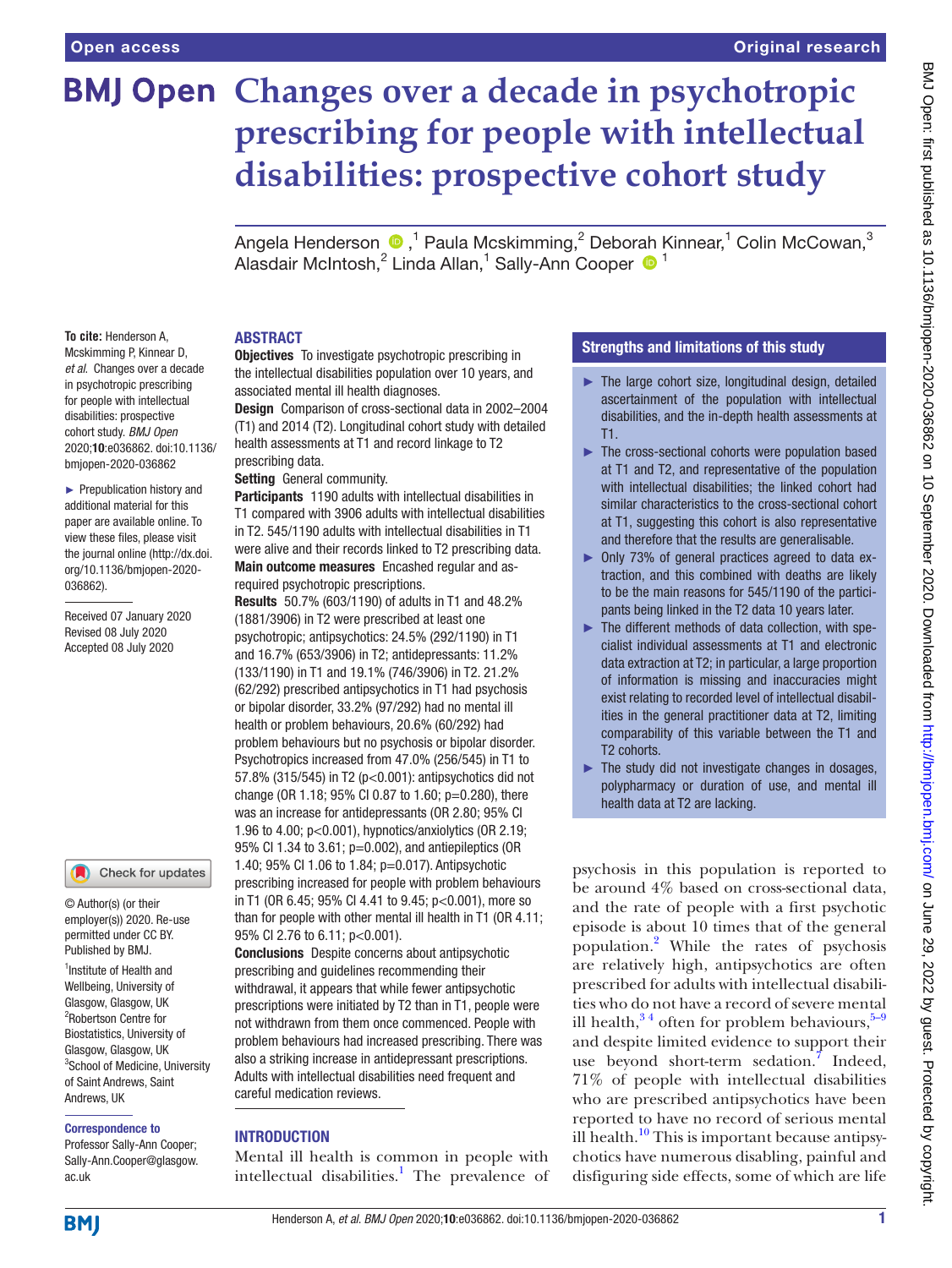threatening, such as tardive dyskinesia, cardiac arrhythmias and sudden cardiac death.[11–13](#page-8-6) Antipsychotics are also frequently prescribed for children and young people with a range of developmental disabilities and problem behaviours, $^{14}$  <sup>15</sup> and in the young general population, rates increase during adolescence.

Concerns have repeatedly been raised about the overuse of antipsychotics, and the need for more proportionate prescribing for people with intellectual disabilities.[7 17–19](#page-8-4) In 2016 a national campaign was launched by NHS England in partnership with the Royal Colleges of General Practitioners, Psychiatrists, and Nursing, the Royal Pharmaceutical Society, and the British Psychological Society to address these concerns in England: 'Stopping over medication of people with a learning disability, autism or both (STOMP)'. Guidelines from STOMP, the National Institute for Health and Care Excellence, and the Royal College of Psychiatrists highlight that prescribers, where appropriate, should reduce or withdraw antipsychotics for people with intellectual disabilities who do not have psychosis.<sup>72021</sup> However, there is very little empirical evidence from the UK on any changes in antipsychotic prescribing patterns over time. An exception is a study by Sheehan and colleagues that extracted data from general practice records on 33016 adults with a record of intellectual disabilities, with a median follow-up of 5.5 years. $10$  These authors reported the incidence of new psychotropic prescription to be 518/10000 person years. Prescriptions of antipsychotics fell by 4% per year over the study period, as did mood stabilisers, while there was no consistent trend for antidepressants or anxiolytics/hypnotics. Sheehan and colleagues reported that 47% of those with 'challenging behaviour' had received antipsychotic drugs, but only 12% had a record of severe mental ill health, and that 26% of those prescribed antipsychotics did not have a record of severe mental ill health or 'challenging behaviour'. A limitation of this study is in the identification of 'challenging behaviour' through a heterogeneous list of 45 Read codes (the system used in general practices in the UK to code diagnoses). Read codes do not provide a robust method for ascertaining problem behaviours. Additionally, incomplete and variable recording practices do not always accurately reflect a person's health.<sup>[10](#page-8-5)</sup>

Another study from Australia investigated psychotropic medication use between 1999 and 2015 in a cohort of 138 participants $^{22}$  and also found a strong association between problem behaviours and psychotropic medication. In this cohort the study reported that once psychotropic medications were prescribed they were unlikely to be removed, and little change was observed in prescribing of antipsychotics between 1999 and 2015 (24/138 (24%) to 23/92  $(23\%)$ ). A sharp increase in the prescribing of antidepressants from 16.7% to 36.1% across the same period was also observed. However, while this was a longitudinal cohort, not all participants took part in all waves of data collection, therefore it is not possible to ascertain within group changes in prescribing.

# Aim

The aim of this study was to investigate changes over a decade in psychotropic prescribing for adults with intellectual disabilities, and the diagnoses associated with antipsychotics by using detailed psychiatric assessments.

# **METHODS**

## Ethical approval

Between 2002 and 2004 (T1), individual consent to participate was taken in line with Scottish law. In 2014 (T2), 191/263 (73%) general practices in NHS Greater Glasgow and Clyde area participated, and the NHS Greater Glasgow and Clyde Local Privacy Advisory Committee approved electronic extraction and linkage of primary care records.

## **Participants**

In 2000–2001, a primary care intellectual disabilities register was established of adults with intellectual disabilities, aged 16 years and older, living in the NHS Greater Glasgow area. This initiative was delivered through partnership between the intellectual disabilities clinical service and all general practitioners in the area. People with intellectual disabilities were identified through social work services for people with intellectual disabilities; local authority funding arrangements for people receiving paid support of any kind, including day opportunities; local specialist health services for people with intellectual disabilities; the Health Board; and general practices who were financially incentivised to identify their registered patients with intellectual disabilities (100% of general practices participated). Intellectual disabilities nurses reviewed all cases on the register to determine if intellectual disabilities were present; those that did not have intellectual disabilities were removed from the register. The register was then updated annually by the general practices and the intellectual disabilities clinical service.

Between 2002 and 2004, the register was used to invite people living in a representative part of the Health Board area to participate in the study; 67% agreed to take part. These participants were recruited to a longitudinal cohort between 2002 and 2004 (T1), and had detailed health assessments at that time; 1190 were aged 18 years and older and comprise the study population reported here. In 2014 (T2), for people on the register and living in the Health Board area, data were extracted from primary care records; 73% of general practices in the Health Board area agreed to the data extraction. Data were extracted on 3906 patients with intellectual disabilities aged 18 years and older, who comprise the study population reported here.

#### Process and measures

Semi-structured individual health assessments, including medication review, assessment of level of intellectual disabilities (via structured questions on abilities, and the Vineland Scale<sup>23</sup>), mental ill health symptoms including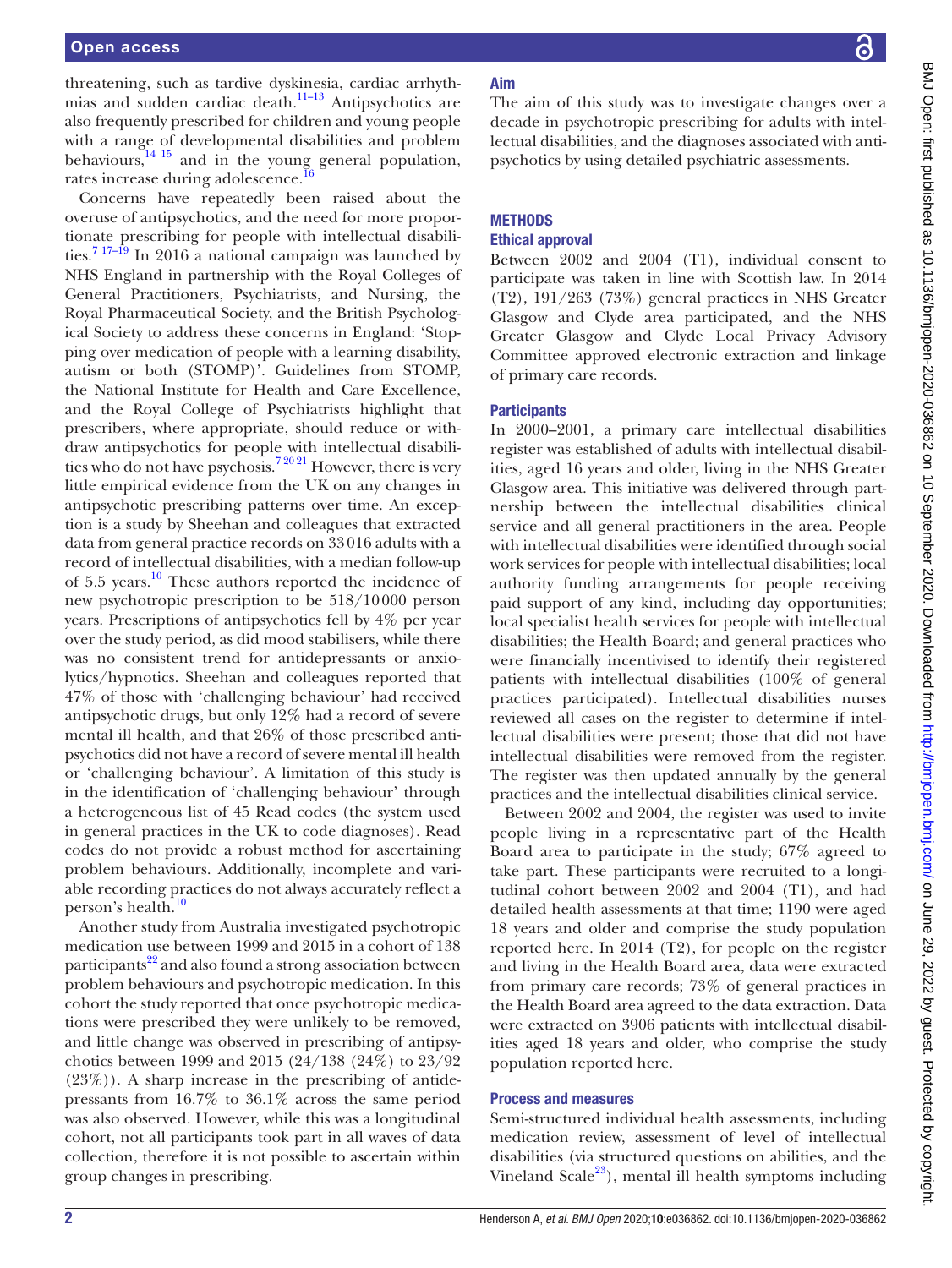problem behaviours and autism, were conducted at T1 by one of six intellectual disabilities nurses and one of three general practitioners with a special interest in intellectual disabilities. These assessments were preceded by data collection from the person's general practitioner medical records, and then a review conducted with the person with intellectual disabilities and their carer(s). This included a review of drug charts for participants in supported care. The 54% of individuals identified with possible, probable or definite mental ill health (including problem behaviours and autism) were then assessed by the study psychiatrists who were specialists in intellectual disabilities psychiatry. Information from each person's psychiatric assessment was reviewed by two psychiatrists who had a case conference and agreed the classification of the mental ill health using  $ICD-10-DCR$ ,  $^{24}$  DSM-IV-TR, $^{25}$  DC-LD $^{26}$  and clinical criteria. Details have been previously reported.<sup>[1](#page-8-0)</sup> Given that ICD-10 and DSM criteria function poorly for adults with moderate to severe intellectual disabilities (particularly with regards to problem behaviours), in this study we report the clinical diagnoses agreed by the study psychiatrists. Data collection was over a 2-year period. Drugs were coded using British National Formulary (BNF) codes.

At T2, the 3906 adults with intellectual disabilities identified from primary care records were record linked to Prescribing Information System (PIS) data by using the Community Health Index (CHI), which is the NHS patient identification number, unique to each person. PIS is Scotland's electronic record of all encashed prescriptions (ie, not prescriptions issued, or drugs administered, but those that the carers/person with intellectual disabilities actually took to a pharmacist and exchanged for the drugs), and includes a record of the BNF code of each prescribed drug.<sup>[27](#page-8-14)</sup> Prescribing information was then extracted using BNF codes for the 3906 adults with intellectual disabilities to identify all prescriptions of antipsychotics, antidepressants, antiepileptics, lithium, and hypnotics/anxiolytics across a specific 12-week prescribing window in 2014, including both regular prescriptions and as-required medication. To establish the longitudinal cohort the CHI number was used to identify T1 participants in the T2 dataset, enabling comparison of encashed medications across the decade. Only participants with complete data who were aged 18 years and older were included in the analyses [\(figure](#page-2-0) 1).

## Statistical analysis

Subject characteristics and prescribing information were summarised descriptively with mean and SD for continuous outcomes and number and percentage for categorical outcomes at each time point (T1 and T2). Prescribing information at each time point was summarised using binary variables for each class of medications of interest (yes/no), allowing prescribing patterns to be investigated between the two time points in the study using McNemar's tests on the subset of the linked cohort, for whom there were prescribing records at both T1 and



<span id="page-2-0"></span>Figure 1 Participant flow diagram. GG&C, Greater Glasgow and Clyde.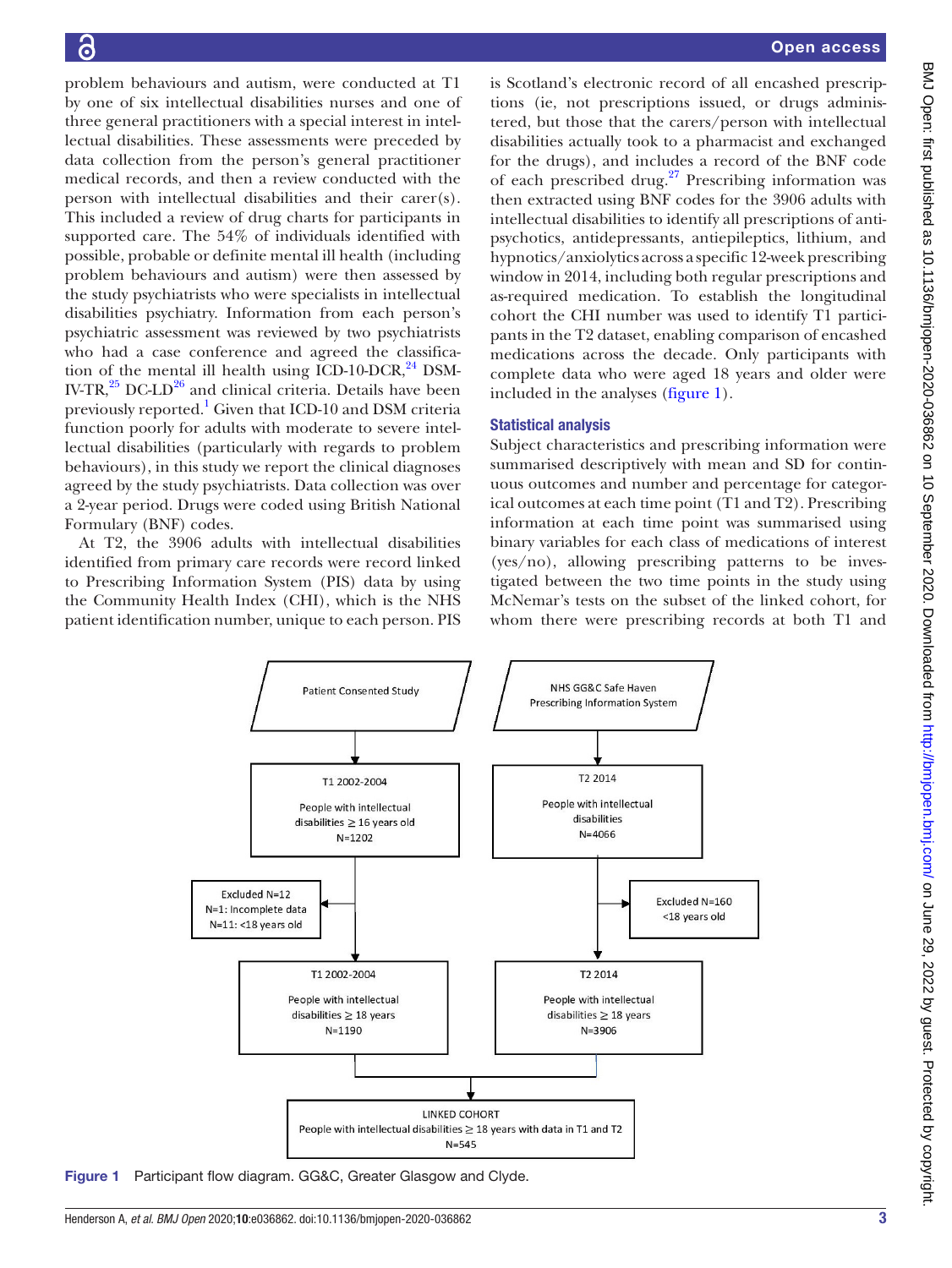## Open access

T2. This analysis was extended to explore whether there were associations between time or the subject characteristics at T1, with each prescription category using binary logistic regression models. Each model included multiple explanatory variables; specifically, time as a binary variable to indicate each time point T1 and T2; sex; age as a continuous measure; level of intellectual disabilities as four-level categorical variable; presence of mental ill health (yes/no, excluding problem behaviours); having problem behaviours (yes/no); and a binary dependant variable for each class of medication (yes/no). Logistic regression models were also fitted with the above T1 subject characteristics to explore their association with each prescribing category specifically at T2. Odds ratios are reported for all logistic regression models with corresponding 95% confidence intervals (CIs) and p values. A p value less than 0.05 is considered statistically significant. Statistical analyses were conducted using SAS version 9.3.

## Patient and public involvement

The Scottish Learning Disabilities Observatory has a steering committee which meets twice a year and provides strategic direction and oversight of all of the Observatory's research, including this project. The steering committee includes people with intellectual disabilities from 'People First', a national group of self-advocates with intellectual disabilities.

## RESULTS

## Participant characteristics of the cross-sectional cohorts

Data for those who had incomplete data at T1 and for those who were aged under 18 years at either time point were excluded from further analyses. [Table](#page-3-0) 1 shows participant characteristics: age, sex, level of intellectual disabilities at T1 (n=1190) and T2 (n=3906), and mental ill health and epilepsy diagnoses at T1. No mental health or epilepsy data were available at T2.

## Prescribing for the cross-sectional cohorts

At least one psychotropic was prescribed at T1 for 50.7% (603/1190) and at T2 for 48.2% (1881/3906) ([table](#page-4-0) 2) of participants. Antipsychotics were prescribed to 24.5% (292/1190) of participants at T1 and 16.7% (653/3906) at T2. At T1, antidepressants were prescribed for 11.2% (133/1190) and at T2 for 19.1% (746/3906) of participants. Hypnotic/anxiolytic, lithium and anti-epileptic prescribing was similar at T1 and T2.

The types of mental ill health experienced by the 292 participants at T1 who were taking antipsychotics are shown in [table](#page-4-1) 3. The most common diagnosis within this group was problem behaviours at 40.8% (119/292). Of note, 33.2% (97/292) of the people taking antipsychotics did not have any identified mental ill health or problem behaviours. [Figure](#page-4-2) 2 demonstrates the overlap between groups of the people who were taking antipsychotics at T1 and selected diagnoses.

<span id="page-3-0"></span>Table 1 Participant characteristics for the cross-sectional cohorts at T1 and T2

|                                                     | T1 aged<br>≥18 years | T2 aged<br>≥18 years |
|-----------------------------------------------------|----------------------|----------------------|
| <b>Characteristic</b>                               | (n=1190)             | (n=3906)             |
| Age, mean (SD)                                      | 44.6 (14.3)          | 45.4 (15.5)          |
| Sex, No (%)                                         |                      |                      |
| Male                                                | 671 (56.4)           | 2260 (57.9)          |
| Female                                              | 519 (43.6)           | 1646 (42.1)          |
| Level of intellectual disabilities, No (%)          |                      |                      |
| Mild                                                | 451 (37.9)           | 1047 (26.8)          |
| Moderate                                            | 319 (26.8)           | 859 (22.0)           |
| Severe                                              | 233 (19.6)           | 595 (15.2)           |
| Profound                                            | 187 (15.7)           | 197(5.0)             |
| Unknown                                             | 0                    | 1208 (30.9)          |
| Epilepsy, No (%)                                    | 419 (35.2%)          | Not collected        |
| Type of mental ill health, No (%)                   |                      |                      |
| Psychosis, including<br>psychosis in remission      | 52(4.4)              | Not collected        |
| Problem behaviours                                  | 244 (20.5)           |                      |
| Autism                                              | 80(6.7)              |                      |
| Attention deficit<br>hyperactivity disorder         | 15(1.3)              |                      |
| Unipolar depression                                 | 51(4.3)              |                      |
| Bipolar disorder                                    | 21(1.8)              |                      |
| Anxiety disorders                                   | 32(2.7)              |                      |
| Organic disorder                                    | 20(1.7)              |                      |
| Personality disorder                                | 9(0.8)               |                      |
| Obsessive compulsive<br>disorder                    | 7(0.6)               |                      |
| Psychosexual disorder                               | $5$                  |                      |
| Other                                               | 15(1.3)              |                      |
| Mental ill health (including<br>problem behaviours) | 438 (36.8)           |                      |
| Mental ill health (excluding<br>problem behaviours) | 194 (16.3)           |                      |

[Table](#page-4-1) 3 also shows the types of mental ill health experienced by the 230 participants at T1 who were taking antipsychotics, after excluding people with psychosis (or psychosis in remission) or bipolar disorder (given that they would be expected to be prescribed antipsychotics, and given the considerable overlap between disorders shown in [figure](#page-4-2) 2). Most strikingly,  $97/230$  (42.2%) of those prescribed antipsychotics had no mental ill health or problem behaviours. The proportion of people in each diagnostic category, without co-occurring psychosis or bipolar disorder who were taking antipsychotics was considerable for all types of mental ill health: 11.7%  $(27/230)$  for autism,  $7.0\%$   $(16/230)$  for unipolar depression, 2.6% (6/230) for anxiety disorders and 2.2% (5/230) or less for all other diagnoses.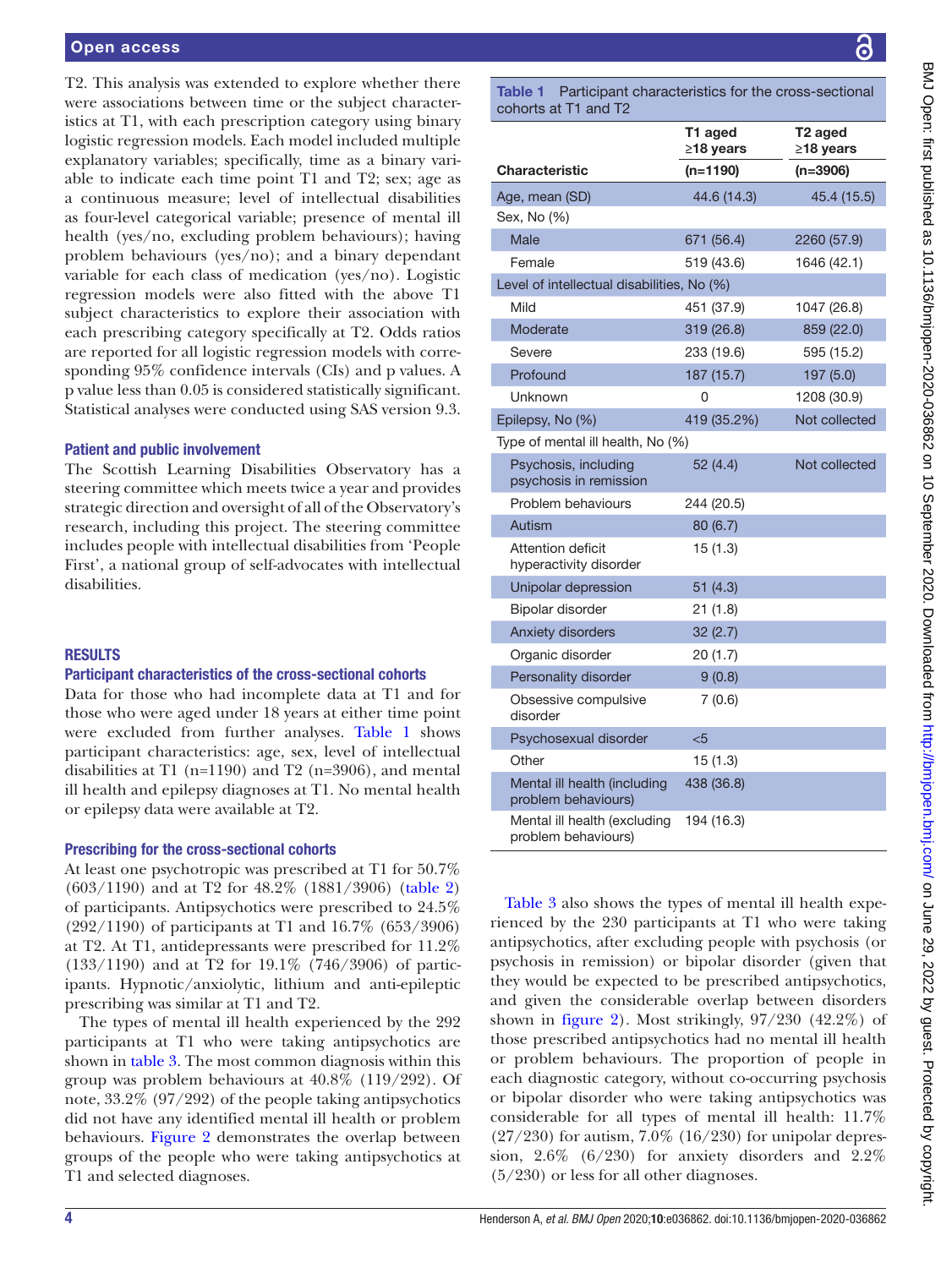<span id="page-4-0"></span>

| <b>Table 2</b> Psychotropics prescribed for the cross-sectional |  |
|-----------------------------------------------------------------|--|
| cohorts at T1 and T2 .                                          |  |

|                       | T1 aged $\geq$ 18<br>years | T <sub>2</sub> aged $\geq$ 18<br>years |
|-----------------------|----------------------------|----------------------------------------|
| <b>Prescriptions</b>  | $(n=1190)$                 | $(n=3906)$                             |
| Any psychotropic drug | 603 (50.7)                 | 1881 (48.2)                            |
| Antipsychotics        | 292 (24.5)                 | 653 (16.7)                             |
| Antidepressants       | 133 (11.2)                 | 746 (19.1)                             |
| Antiepileptics        | 333 (28.0)                 | 1028 (26.3)                            |
| Lithium               | 14(1.2)                    | 31(0.8)                                |
| Hypnotics/anxiolytics | 81 (6.8)                   | 305(7.8)                               |
| Missing data          | 0                          | 3(0.1)                                 |

## Participant characteristics of the longitudinal, linked cohort

The longitudinal, linked cohort included the 545 adults who were in the T1 cohort and who were also identified within the GP records at T2. [Table](#page-4-3) 4 shows their age, sex, level of intellectual disabilities, epilepsy diagnosis and mental ill health at T1. They appear to be broadly representative of the whole cohort at T1 based on these characteristics.

<span id="page-4-1"></span>Table 3 Types of mental ill health at T1 experienced by people prescribed antipsychotics at T1, and after excluding people with psychosis and bipolar disorder

| Mental ill health at T1                                |                   | Adults (≥18 years) taking<br>antipsychotics at T1 |                                                                                |
|--------------------------------------------------------|-------------------|---------------------------------------------------|--------------------------------------------------------------------------------|
| <b>Diagnosis</b>                                       | All<br>$(n=1190)$ | All<br>$(n=292)$                                  | <b>Excluding people</b><br>with psychosis and<br>bipolar disorder<br>$(n=230)$ |
| Psychosis, including<br>psychosis in remission         | 52                | 45 (15.4)                                         |                                                                                |
| Problem behaviours                                     | 244               | 119 (40.8)                                        | 100 (43.5)                                                                     |
| Autism                                                 | 80                | 30(10.3)                                          | 27(11.7)                                                                       |
| Attention deficit<br>hyperactivity disorder            | 15                | 12(4.1)                                           | 11(4.8)                                                                        |
| Unipolar depression                                    | 51                | 20(6.9)                                           | 16(7.0)                                                                        |
| Bipolar disorder                                       | 21                | 17(5.8)                                           |                                                                                |
| Anxiety disorders                                      | 32                | 7(2.4)                                            | 6(2.6)                                                                         |
| Organic disorder                                       | 20                | 5(1.7)                                            | $<$ 5                                                                          |
| Personality disorder                                   | 9                 | 5(1.7)                                            | $\epsilon$ 5                                                                   |
| Obsessive compulsive<br>disorder                       | 7                 | 3(1.0)                                            | $<$ 5                                                                          |
| Psychosexual disorder                                  | < 5               | < 5                                               | < 5                                                                            |
| Other                                                  | 15                | 6(2.1)                                            | 5(2.2)                                                                         |
| Mental ill health<br>(including problem<br>behaviours) | 438               | 195 (66.8)                                        | 133 (57.8)                                                                     |
| Mental ill health<br>(excluding problem<br>behaviours) | 194               | 76 (26.3)                                         | 33 (14.4)                                                                      |
| No mental ill health or<br>problem behaviours          | 752               | 97 (33.2)                                         | 97(42.2)                                                                       |



<span id="page-4-2"></span>Figure 2 Types of mental ill health experienced by people prescribed antipsychotics at T1 (n=292)

#### Prescribing for the longitudinal, linked cohort

At least one psychotropic medication was prescribed for 47.0% (256/545) at T1 and for 57.8% (315/545) at

<span id="page-4-3"></span>

| <b>Table 4</b><br>Participant characteristics at T1 for people in the<br>longitudinal cohort |                           |
|----------------------------------------------------------------------------------------------|---------------------------|
|                                                                                              | T1 (aged $\geq$ 18 years) |
| Characteristic                                                                               | n=545 (%)                 |
| Age, mean (SD)                                                                               | 41.8 (13.2)               |
| Sex, No (%)                                                                                  |                           |
| Male                                                                                         | 322 (59.1)                |
| Female                                                                                       | 223 (40.9)                |
| Level of intellectual disabilities, No (%)                                                   |                           |
| Mild                                                                                         | 237 (43.5)                |
| Moderate                                                                                     | 154 (28.3)                |
| Severe                                                                                       | 89 (16.3)                 |
| Profound                                                                                     | 65 (11.9)                 |
| Epilepsy, No (%)                                                                             | 173 (31.7)                |
| Type of mental ill health, No (%)                                                            |                           |
| Psychosis, including psychosis in<br>remission                                               | 32(5.9)                   |
| Problem behaviours                                                                           | 109 (20.0)                |
| Autism                                                                                       | 38(7.0)                   |
| Attention deficit hyperactivity disorder                                                     | 8(1.5)                    |
| Unipolar depression                                                                          | 23 (4.2)                  |
| <b>Bipolar disorder</b>                                                                      | 10(1.8)                   |
| Anxiety disorders                                                                            | 14(2.6)                   |
| Organic disorder                                                                             | $5$                       |
| Personality disorder                                                                         | 7(1.3)                    |
| Obsessive compulsive disorder                                                                | $<$ 5                     |
| Psychosexual disorder                                                                        | $<$ 5                     |
| Other                                                                                        | 6(1.1)                    |
| Mental ill health (including problem<br>behaviours)                                          | 190 (34.9)                |
| Mental ill health (excluding problem<br>behaviours)                                          | 81 (14.9)                 |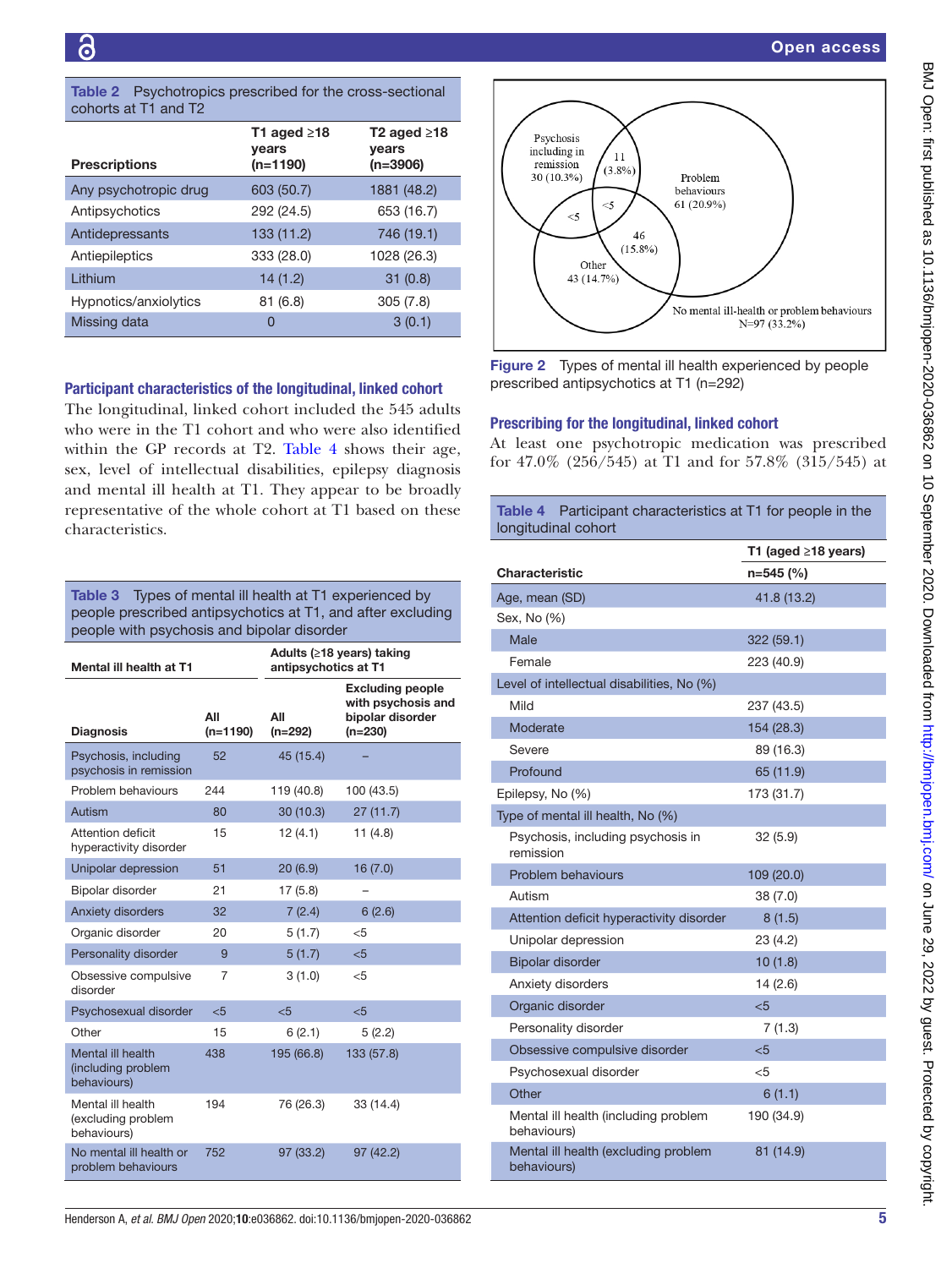<span id="page-5-0"></span>

| <b>Table 5</b> Psychotropic medications prescribed for the |
|------------------------------------------------------------|
| longitudinal, linked cohort at T1 and T2                   |

| $\sim$ ighteement, immode content at it is and the |                             |           |
|----------------------------------------------------|-----------------------------|-----------|
| T1<br>$(n=545)$                                    | T <sub>2</sub><br>$(n=545)$ | p-value   |
| 256 (47.0%)                                        | 315 (57.8%)                 | p<0.001   |
| 128 (23.5%)                                        | 142 (26.1%)                 | $p=0.099$ |
| 54 (9.9%)                                          | 120 (22.0%)                 | p<0.001   |
| 25 (4.6%)                                          | 51 (9.4%)                   | p<0.001   |
| 135 (24.8%)                                        | 169 (31.0%)                 | p<0.001   |
| 7(1.3%)                                            | 10 (1.8%)                   | $p=0.180$ |
|                                                    |                             |           |

T2 [\(table](#page-5-0) 5), which is a significant increase over time  $(p<0.001)$ . Antidepressants were prescribed for 9.9% (54/545) of participants at T1 and for 22.0% (120/545) at T2, showing a significant increase  $(p<0.001)$ . At T1, hypnotics/anxiolytics were prescribed for 4.6% (25/545) of participants, and at T2 for 9.4% (51/545), a significant increase (p<0.001). At T1, antiepileptics were prescribed for 24.8% (135/545) of participants, and at T2 for 31.0%  $(169/545)$ , a significant increase  $(p<0.001)$ . Prescribing patterns at T1 and T2 were similar for both antipsychotics and lithium. Of the 128 people prescribed antipsychotics at T1, 77.3% (99/128) were prescribed antipsychotics at T2; only 29 (22.7%) had been withdrawn, and 43/545 (7.9%) had started on an antipsychotic between the two timepoints.

The logistic regression analyses, taking account of sex, age, level of intellectual disabilities, having mental ill health (excluding problem behaviours) and having problem behaviours at T1 [\(table](#page-5-1) 6) show no significant difference in antipsychotic prescribing rate in the linked cohort over the decade (OR=1.18; 95% CI 0.87 to 1.60; p=0.280), an increase in antidepressants (OR 2.80; 95% CI 1.96 to 4.00;  $p<0.001$ ), hypnotics/anxiolytics (OR 2.19; 95% CI 1.34 to 3.6; p=0.002), and antiepileptic prescribing (OR 1.40; 95% CI 1.06 to 1.84; p=0.017). Sex was not independently associated with prescribing, except that women were more likely to have an increase in anti depressants than men after adjusting for time (OR 0.53; 95% CI 0.37 to 0.78; p<0.001). Older age had a small effect on prescribing for antipsychotics and antidepressants.

<span id="page-5-1"></span>Effects are also observed for level of intellectual disabil ities. There was a gradient for antiepileptics (increased prescribing with increasing severity of intellectual disabilities) and a gradient for antidepressants (reduced prescribing with increasing severity of intellectual disabil ities). However, there was no gradient across different ability levels for antipsychotic prescribing. As expected, participants with a diagnosed mental health problem (excluding problem behaviours) at T1 were more likely to be prescribed antipsychotics (OR 4.11; 95% CI 2.76 to 6.11; p<0.001), antidepressants (OR 3.90; 95% CI 2.53 to 6.02;  $p<0.001$ ), and hypnotics/anxiolytics (OR 3.25; 95% CI 1.78 to 5.94; p<0.001). Strikingly though, people with problem behaviours identified at T1 were over six

| Table 6 Multivariable analysis of exploratory T1 factors and time with psychotropic prescriptions for the linked cohort (n=545) |                     |          |                           |          |                       |       |                                        |       |                       |         |
|---------------------------------------------------------------------------------------------------------------------------------|---------------------|----------|---------------------------|----------|-----------------------|-------|----------------------------------------|-------|-----------------------|---------|
|                                                                                                                                 | Antipsychotics      |          | Antidepressants           |          | Hypnotics/anxiolytics |       | Antiepileptics                         |       | Lithium <sup>*</sup>  |         |
|                                                                                                                                 | (95% CI)<br>õ       | p-value  | (95% C1)<br>ŏ             |          | p-value (95% CI)<br>õ |       | p-value (95% CI)<br>g                  |       | p-value (95% CI)<br>õ | p-value |
| Time                                                                                                                            | 1.18 (0.87 to 1.60) | 0.280    | 2.80 (1.96 to 4.00)       | < 0.001  | 2.19 (1.34 to 3.60)   | 0.002 | 1.40 (1.06 to 1.84)                    | 0.017 | 0.69(0.26 to 1.84)    | 0.4612  |
| Male sex                                                                                                                        | 0.99(0.73 to 1.34)  | 0.954    | 0.53(0.37 to 0.76)        | $-0.001$ | 0.83(0.52 to 1.35)    | 0.456 | 1.02 (0.77 to 1.35)                    | 0.896 | 0.93(0.34 to 2.59)    | 0.890   |
| Age at T1                                                                                                                       | 1.04 (1.03 to 1.05) | < 0.001  | 1.02 (1.00 to 1.03)       | 0.010    | 1.01 (0.99 to 1.03)   | 0.260 | 0.99 (0.98 to 1.00)                    | 0.057 | 0.96(0.93 to 0.99)    | 0.016   |
| compared with mild intellectual<br>Level of intellectual disabilities<br>disabilities)                                          | I                   | $-0.001$ | $\overline{1}$            | 0.001    | I                     | 0.444 | I                                      | 0.007 | I                     | 0.094   |
| Moderate                                                                                                                        | 1.88 (1.30 to 2.74) | $-0.001$ | $0.82$ (0.54 to 1.24)     | 0.346    | 1.64 (0.92 to 2.92)   | 0.093 | 1.78 (1.26 to 2.51) < $0.001$          |       | 0.23(0.07 to 0.71)    | 0.011   |
| Severe                                                                                                                          | 2.49 (1.61 to 3.85) | $-0.001$ | 0.62(0.37 to 1.03)        | 0.063    | $1.12$ (0.55 to 2.31) | 0.750 | 2.30(1.55 to 3.41) < 0.001             |       | 1.49(0.17 to 13.36)   | 0.721   |
| Profound                                                                                                                        | 1.61 (0.97 to 2.69) | 0.067    | $0.22$ $(0.11$ to $0.46)$ | $-0.001$ | 1.24 (0.58 to 2.62)   | 0.579 | 4.73 $(3.07 \text{ to } 7.31)$ < 0.001 |       | 0.46(0.08 to 2.64)    | 0.386   |
| Mental ill health†                                                                                                              | 4.11 (2.76 to 6.11) | $-0.001$ | 3.90 (2.53 to 6.02)       | $-0.001$ | 3.25 (1.78 to 5.94)   | 0.001 | 1.13 (0.76 to 1.70)                    | 0.547 | I                     |         |
| Problem behaviours                                                                                                              | 6.45(4.41 to 9.45)  | $-0.001$ | 3.44 (2.22 to 5.35)       | $-0.001$ | 3.06(1.72 to 5.44)    | 0.001 | $1.27$ (0.90 to $1.81$ )               | 0.174 | Π                     |         |
| *Mental illness and problem behaviours excluded from lithium model due<br>tNot including problem behaviours.                    |                     |          | to small numbers          |          |                       |       |                                        |       |                       |         |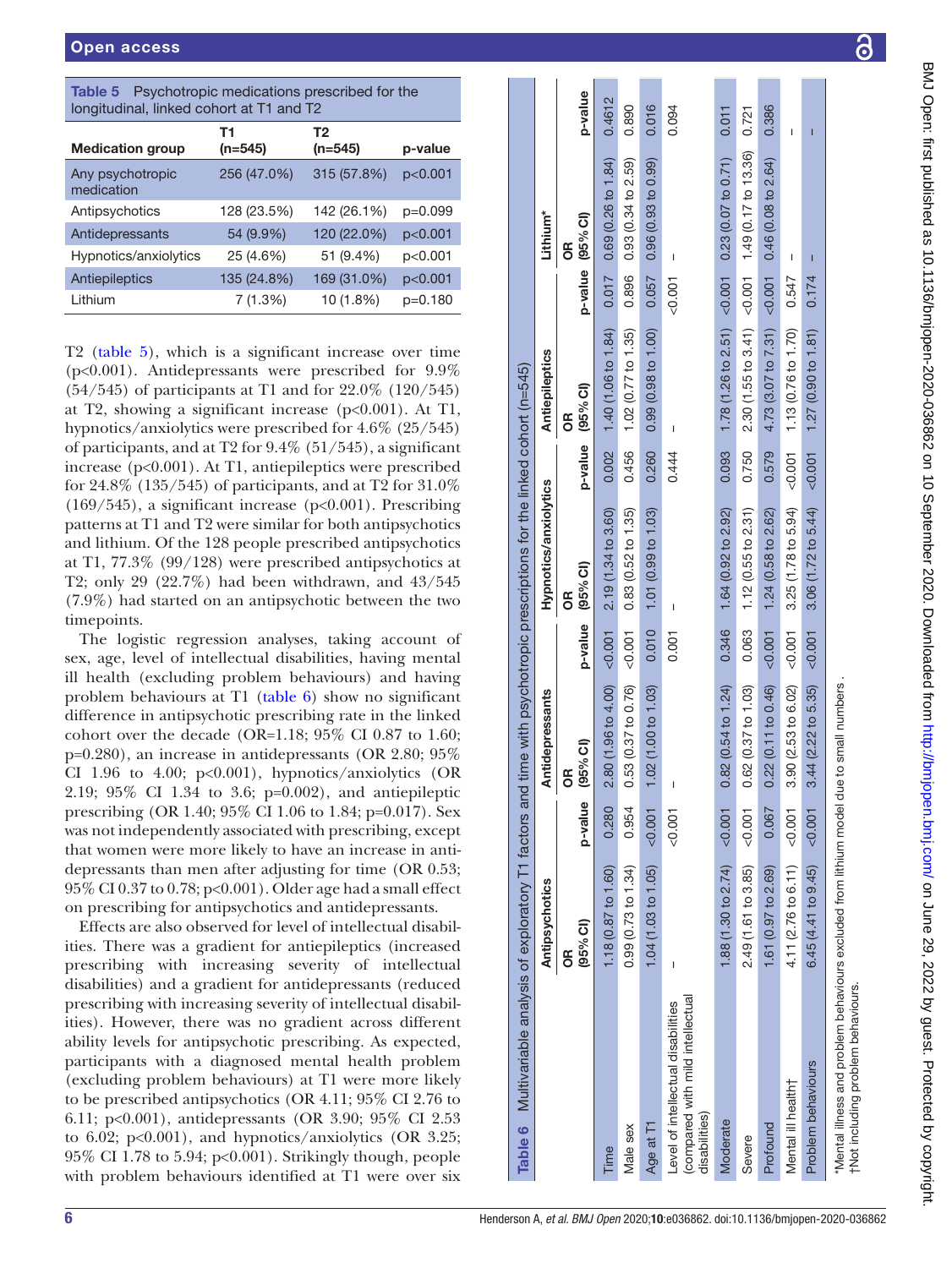times more likely to have increased prescribing of an antipsychotic (OR 6.45; 95% CI 4.41 to 9.45; p<0.001), over three times more likely for antidepressants (OR 3.44; 95% CI 2.22 to 5.35; p<0.001) and three times more likely for hypnotics/anxiolytics (OR 3.06; 95% CI 1.72 to 5.44; p<0.001).

The further regression [\(online supplementary table](https://dx.doi.org/10.1136/bmjopen-2020-036862) [1\)](https://dx.doi.org/10.1136/bmjopen-2020-036862) investigating factors at T1 which are associated with prescribing at T2 (as opposed to change in prescribing reported in the paragraph above) shows that women were more likely to be prescribed antidepressants at T2, that older age had a small effect for antipsychotics and antidepressants at T2, a gradient across ability level for antiepileptics, a relationship with moderate and severe (but not profound) intellectual disabilities for antipsychotics at T2, and fewer antidepressants for people with profound intellectual disabilities. Mental ill health and problem behaviours at T1 predicted prescribing of all classes.

## **DISCUSSION** Principal findings

Despite numerous calls and guidelines in the UK for the withdrawal of antipsychotic drugs from people with intellectual disabilities who do not have psychosis/bipolar disorders[,7 20 21](#page-8-4) our longitudinal, linked cohort analysis shows no progress over a decade. The comparison of the two cross-sectional cohorts does show a lower rate of antipsychotic prescribing in T2 than was observed in T1, but the rate is still high in T2 at 16.7% of the population. It appears that while few people are being withdrawn from antipsychotics once they start them, new antipsychotic prescriptions are less commonly initiated than in the past. Over the decade, comparison of both the cross-sectional cohorts, and of the longitudinal, linked cohort, reveal a striking increase in the prescription of antidepressants (11.2% to 19.1%, and 9.9% to 22.0%). This was particularly so for women and for people with mild intellectual disabilities. To a lesser extent, there were also increases in prescribing of hypnotics/anxiolytics and antiepileptics in the linked cohort, but not in the comparison of the crosssectional cohorts. This difference may be accounted for by the known increase in these prescriptions with age, $5$  as the linked cohort is of course 10 years older in T2, whereas age and sex are similar in the whole cohorts in T2 and in T1. The age-related change in antiepileptic prescribing in the longitudinal linked cohort, but not in the comparison of the similarly aged cross-sectional cohorts, contextualises the antipsychotic and antidepressant findings (prescribing trends in general) because antiepileptics were almost all prescribed for the highly prevalent condition of epilepsy in this population. While previous studies have reported high rates of antipsychotic prescribing, we are not aware of any that have investigated prescribing over this length of time along with related fluctuations in assessed mental ill health.

# Comparison with previous literature

To our knowledge only two studies have investigated longitudinal psychotropic prescribing patterns in communitybased samples of people with intellectual disabilities in the UK. Both studies were large and relied on data extracted from primary care records. One reported antipsychotic prescribing for 17.1%, and antidepressants for 16.9% of adults with intellectual disabilities, with age being associated with both, and sex with antidepressants, similar to our T2 results.<sup>5</sup> The results of the other study differed, reporting antipsychotic prescribing in 27.7% of participants at the end of their study period, but also reporting a decrease of 4% per year over the whole study period, and no consistent trend in antidepressant prescriptions was reported.<sup>[5](#page-8-3)</sup> Neither study conducted psychiatric assessments on the population, limiting the precision of findings related to clinical diagnosis and GP-recorded symptoms.

This study reaffirms the strong association between antipsychotic prescribing and problem behaviours reported in a number of other studies.<sup>28-31</sup> However, few studies have separately reported associations between problem behaviours and antidepressants or hynotics/anxiolytics. An Irish study which investigated rates of prescribing of psychotropics in older adults with intellectual disabilities reported no increased risk of antidepressant prescribing or any association with problem behaviours.<sup>[32](#page-8-16)</sup>

Several studies have reported the increase in rates of antidepressant prescribing in the general population across the UK, which our findings mirror. $33-35$  In Scotland the number of antidepressant prescriptions rose from 1.16 to 3.53 million per year between 1992 and  $2006<sup>36</sup>$  $2006<sup>36</sup>$  $2006<sup>36</sup>$  and women were prescribed antidepressants more frequently than men.<sup>[33](#page-8-17)</sup> The reasons for the increase are unclear and have been attributed to multiple factors such as the availability of newer classes of drugs with fewer side effects, improved management of depression, lack of availability of alternative interventions, $36$  a widening of clinical uses<sup>33</sup> and patient expectations. Earlier studies have cited concerns that depression may have been underdiagnosed in the population with intellectual disabilities.  $37$  One American study which retrospectively analysed outpatient psychiatric charts reported a higher than expected rate of antidepressant prescribing for the subgroup with intellectual disabilities and suggested this was indicative of increasing diagnosis of depressive disorders in adults with intellectual disabilities.<sup>38</sup> Another US study analysed data from adults with intellectual disabilities living in community settings in New York State between 2006 and 2007 and also reported a higher than expected rate of antidepressant prescribing in this group. $39$  The substantial increase in antidepressant prescribing observed in the current study may indicate improved diagnosis in primary care for this population. $^{24}$  $^{24}$  $^{24}$  This study has also observed that problem behaviours were independently associated with antidepressant prescribing in adults with intellectual disabilities. However a systematic review of antidepressants and problem behaviour management in people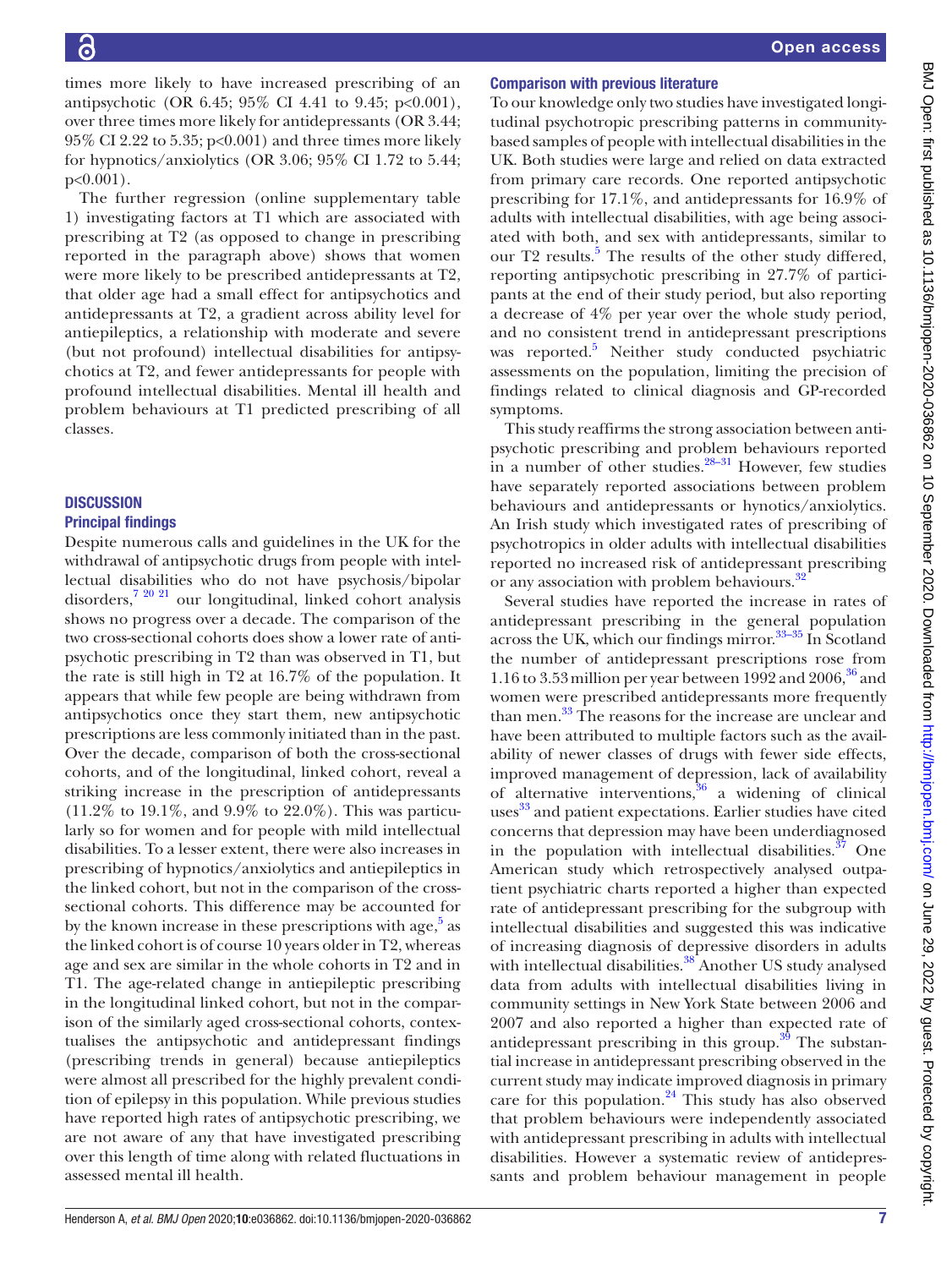with intellectual disabilities concluded that evidence of their effectiveness in this context is lacking[.40](#page-8-22) Longitudinal patterns of antidepressant prescribing require further investigation.

#### Strengths and limitations

Strengths of the study include its large size, the longitudinal design, the detailed ascertainment of the population with intellectual disabilities, and the detailed health assessments at T1. The cross-sectional cohorts were population based at T1 and T2, and so were more widely representative of the population with intellectual disabilities. Additionally, the linked cohort was similar in characteristics to the whole cohort at T1, suggesting it is representative and hence that the results are generalisable. The 12-week extraction period of PIS data was selected to account for the frequency of prescriptions being issued; it included both regular and as-required drugs. Given the 12-week prescribing period it is likely that the as-required drugs were being actively used (as a fresh prescription had been issued and was encashed by the person with intellectual disabilities/their carer during this period). The time period for encashment was identical at both time points for the longitudinal, linked cohort. As a matter of caution in interpreting the data, the case-conferenced clinical mental ill health diagnoses agreed by the study psychiatrists were used rather than ICD-10 or DSM-IV-TR diagnoses, in view of the under-recording of mental ill health that these two classification systems produce with this population; had we used either of these classifications, our results would have been even more striking in terms of the discrepancy between mental ill health and prescription of antipsychotics.

Only 73% of general practices agreed to data extraction, and this combined with deaths are likely to be the main reasons for 545/1190 of the participants being linked in the T2 data 10 years later. Limitations are the different methods of data collection, with specialist individual assessments at T1 and electronic data extraction at T2. In particular,a large proportion of information is missing and there may be inaccuracies on the recorded level of intellectual disabilities in the general practitioner data at T2, so comparison of this variable between the T1 and T2 cohorts is limited. Additionally, mental ill health data at T2 are lacking. The study did not investigate changes in dosages, polypharmacy or duration of use. Some antipsychotic drugs are licenced for indications other than psychosis, and it is possible that other conditions accounted for their use, for example promazine. Antidepressants and antiepileptics have also seen increased use in the general population over this time period for neuralgic pain. We do not know how relevant this is to people with intellectual disabilities who may have difficulties in communicating pain, and note that encashed antiepileptics did not increase between the two cohorts.

#### Implications for research and practice

This study has shown that fewer new antipsychotic prescriptions are being initiated, but patients prescribed antipsychotics in T1 were unlikely to have these drugs withdrawn over the next decade. This implies possible reluctance of carers, families and individuals to stop medications, combined with a lack of evidence available to prescribers about direct cessation interventions. $22\frac{41}{10}$ The issue therefore remains far from addressed, and the risks of long-term health problems, death and impact on quality of life associated with long-term antipsychotic prescriptions still need further highlighting.<sup>42</sup> This study reinforces the need for frequent medication reviews for people with intellectual disabilities, alongside further research to investigate the long-term effects of antipsy-chotic medications on this population.<sup>[8](#page-8-24)</sup> Further research to examine the barriers to antipsychotic drug reduction and to evaluate approaches to promoting reduction and withdrawal of antipsychotics for people with intellectual disabilities is needed. There is a dearth of evidence on antidepressant prescribing in the population with intellectual disabilities. The sharp increase in antidepressant prescribing observed in this study demands further research to understand the drivers for this practice. The association between increasing age and prescribing of antipsychotics and antidepressants also supports calls for research to investigate the implications of long-term psychotropic prescribing for older people with intellec-tual disabilities.<sup>[43](#page-8-25)</sup>

#### Twitter Angela Henderson [@ScotLDO](https://twitter.com/ScotLDO)

Acknowledgements We are grateful to all the participants and their carers, to NHS Greater Glasgow learning disabilities primary care liaison team, to NHS Greater Glasgow and Clyde Safe Haven. This work uses data provided by patients and collected by the NHS as part of their care and support.

Contributors AH and PM analysed the data, jointly interpreted it. AH wrote the first draft of the manuscript. AH, S-AC, DK, CM, and LA jointly conceived the project, interpreted the data and contributed to the manuscript. AM contributed to additional analyses in response to reviewer comments. All authors approved the final version of the manuscript. S-AC is the study guarantor.

Funding The study was funded by the Greater Glasgow Health Board, the Scottish Government via the Scottish Learning Disabilities Observatory and the UK Medical Research Council (grant number: MC\_PC\_17217). The study sponsors and funders had no role in the study design; in the collection, analysis, and interpretation of data; in the writing of the report; and in the decision to submit the article for publication.The researchers are independent from the funders.

Competing interests All authors have completed the ICMJE uniform disclosure form at www.icmje.org/coi\_disclosure.pdf and declare: no support from any organisation for the submitted work; no financial relationships with any organisations that might have an interest in the submitted work in the previous 3 years; no other relationships or activities that could appear to have influenced the submitted work .

#### Patient consent for publication Not required.

Ethics approval NHS Greater Glasgow Primary Care Trust, Community & Mental Health Research Ethics Committee granted ethical approval (project No 01/44).

Provenance and peer review Not commissioned; externally peer reviewed.

Data availability statement No data are available.

Open access This is an open access article distributed in accordance with the Creative Commons Attribution 4.0 Unported (CC BY 4.0) license, which permits others to copy, redistribute, remix, transform and build upon this work for any purpose, provided the original work is properly cited, a link to the licence is given,